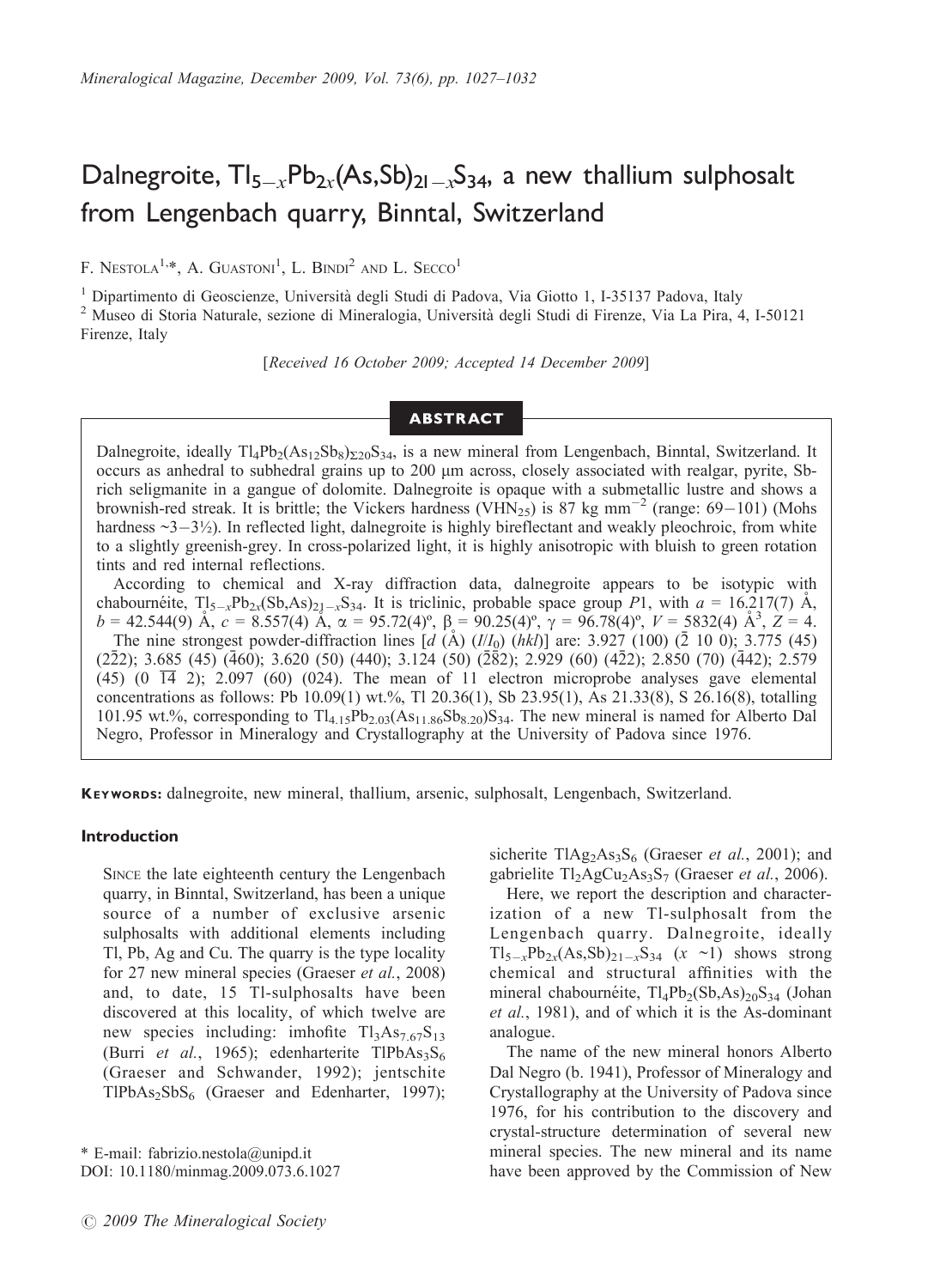Minerals, Nomenclature and Classification, I.M.A. (IMA 2009-058). The holotype is deposited in the collections of the Museum of Mineralogy of the Department of Geosciences at the University of Padova under the catalogue number MMP M7620.

### **Occurrence**

The Lengenbach Pb-Zn-As-Tl-Ba mineralization occurs in Triassic dolomitic rocks hosted in Penninic nappes which reached lower amphibolites facies during Alpine metamorphism. Sulphide melts, rich in As, Pb and Tl, coexisting with hydrothermal fluids, line cavities with a number of As-Ag-Pb-Tl sulphosalt/sulphide assemblages. Geological and metallogenic data concerning the deposit are summarized by Hofmann and Knill (1996) and Knill (1996).

The sample containing dalnegroite was provided by Luca Debattisti, an amateur collector who collected the sample at the Lengebach quarry in the summer of 2006. Dalnegroite, along with abundant realgar and pyrite, is hosted in centimetre-scale irregular cavities in the marble, where it forms anhedral to subhedral crystals  $(200-300 \mu m \log)$  dark grey in colour, or occurs as tiny parallel aggregates (Fig. 1). It shows no obvious twinning, inclusions or intergrowths with other minerals. The mineral assemblage also includes Sb-rich hutchinsonite, jordanite, Sb-rich seligmanite and sinnerite.

#### Physical properties

Dalnegroite is opaque with a submetallic lustre and possesses a brownish-red streak. It is brittle with an uneven fracture and no cleavage. Unfortunately, the density could not be measured because of the small grain-size; the calculated density is  $4.82 \text{ g cm}^{-3}$  (on the basis of the empirical formula based on 34 S atoms). Microindentation measurements carried out with a VHN load of 25 g gave a mean value of 87 kg mm<sup> $-2$ </sup> (range  $69-101$ ), corresponding to a Mohs hardness of  $3-3\frac{1}{2}$ .

In plane-polarized reflected light, dalnegroite is highly bireflectant and weakly pleochroic from white to a slightly greenish-grey. In crosspolarized light, the mineral is highly anisotropic with bluish to green rotation tints and red internal reflections. Reflectance measurements were made in air with a MPM-200 Zeiss microphotometer equipped with a MSP-20 system processor on a Zeiss Axioplan ore microscope. Filament temperature was approximately 3350 K. Readings were taken for specimen and standard (SiC) maintained under the same focus conditions. The diameter of the circular measuring area was 0.1 mm. Reflectance percentages ( $R_{\text{min}}$  and  $R_{\text{max}}$ ) for dalnegroite for the four standard COM wavelengths are: 45.6, 46.1 (471.1 nm); 46.1, 46.6 (548.3 nm); 46.3, 47.0 (586.6 nm); 46.4, 47.1 (652.3 nm) respectively. Figure 2 shows the reflectance percentages obtained for dalnegroite



FIG. 1. BSE image of dalnegroite associated with jordanite and corroded crystals of realgar. Scale bar is indicated.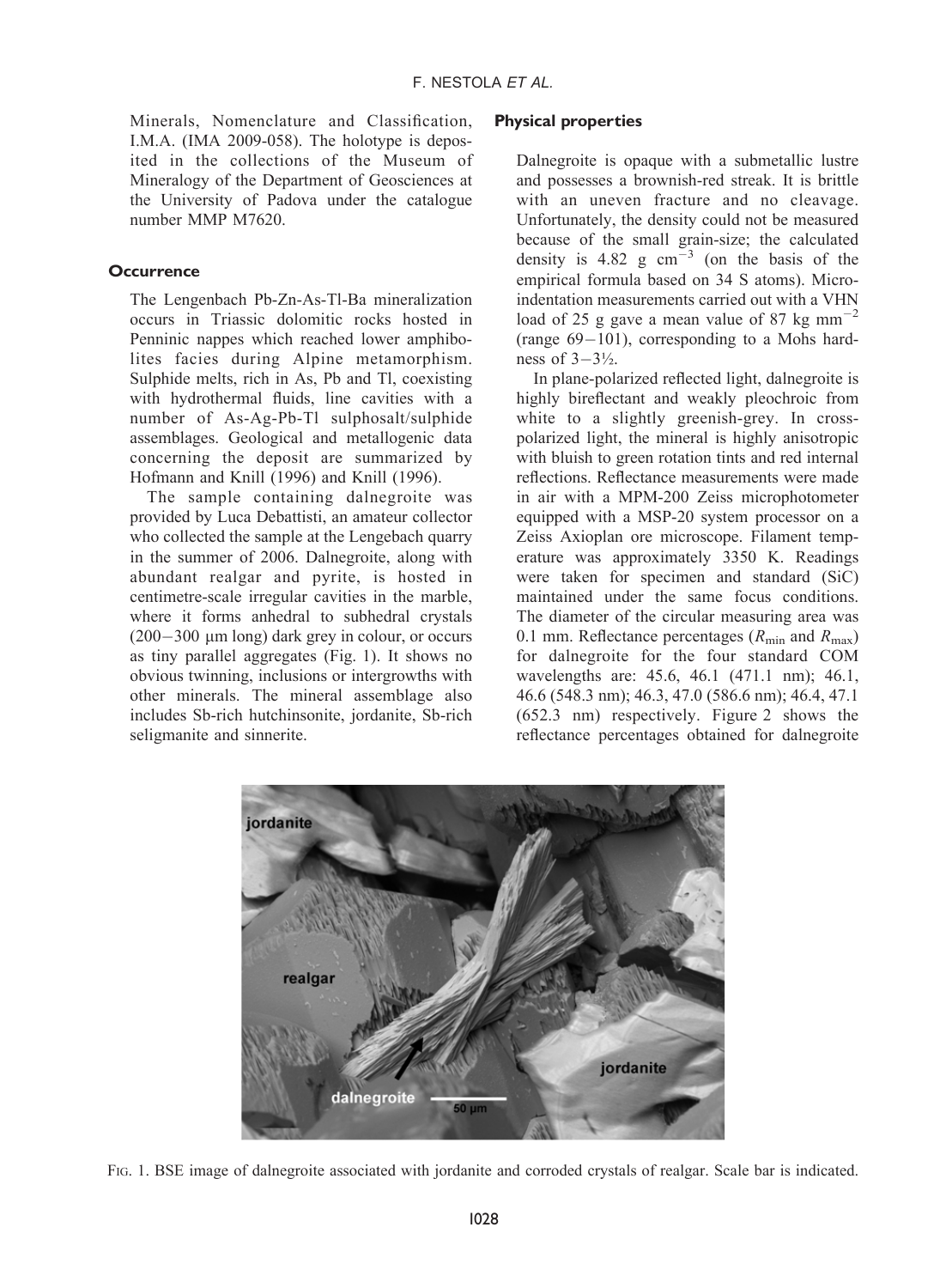

FIG. 2. Reflectivity curves for dalnegroite in air. Open symbols refer to chabournéite,  $Tl_{5-x}Pb_{2x}(Sb,As)_{21-x}S_{34}$ (Johan et al., 1981), filled symbols refer to dalnegroite (this study). Circles and squares refer to  $R_{\text{max}}$  and  $R_{\text{min}}$ values respectively.

and those measured by Johan et al. (1981) for chabournéite,  $Tl_{5-x}Pb_{2x}(Sb,As)_{21-x}S_{34}$ , with which it is isotypic, as we discuss below.

### Chemical data

A preliminary chemical analysis using a JEOL 5610 LV equipped with an EDS detector (Bayerisches Geoinstitut, Bayreuth, Germany) did not indicate the presence of any elements with Z >9 other than Tl, Pb, As, Sb and S. The chemical composition was then determined using wavelength dispersive analysis (WDS) by means of a JEOL JXA-8200 electron microprobe (accelerating potential 20 kV, probe current 20 nA, final beam diameter  $2 \mu m$ , with counting times of 20 s on peaks and 10 s on backgrounds. Element standards used for WDS analysis were as follows: Pb metal (Pb- $M\alpha$  line); synthetic TlI and TlBr (Tl- $M\alpha$  line); Sb metal (Sb- $L\beta_1$  line); synthetic InAs (As-L $\alpha$  line); natural FeS<sub>2</sub> (S-K $\alpha$ line). Analytical data are given in Table 1. The crystal fragment was found to be quite homogeneous within analytical error (11 analyses on different spots). The concentration ranges (in wt.%) for the elements measured are: Pb 8.5 $-12.4$ ; Tl 19.6 $-21.5$ ; Sb 22.2 $-25.6$ ; As  $21.0 - 21.8$ ; S  $26.0 - 26.4$ . The empirical formula, based on a total of 34 sulphur atoms is  $Tl_{4,15}Pb_{2,03}(As_{11.86}Sb_{8,20})S_{34}$ . The simplified formula is  $Tl_{5-x}Pb_{2x}(As, Sb)_{21-x}S_{34}$  (x ~1).

#### X-ray Diffraction

Three fragments of dalnegroite were extracted from a polished section and checked for diffraction quality using Oxford Diffraction Xcalibur 3 and STOE STADI4 (with CCD detector) single-crystal diffractometers. The fragments gave extremely broad X-ray diffraction profiles, thus indicating the powder study as the only possible means of X-ray investigation. Fully indexed 114.6 mm Gandolfi camera X-ray powder data (Ni-filtered Cu- $K\alpha$ ) are presented in Table 2. The intensities were measured with an automated

TABLE 1. Electron microprobe analyses and atomic ratios for the selected dalnegroite crystal.

|                |                                   | 2      | 3      | $\overline{4}$ | 5      | 6      | 7      | 8      | 9      | 10     | 11     | mean   |
|----------------|-----------------------------------|--------|--------|----------------|--------|--------|--------|--------|--------|--------|--------|--------|
| P <sub>b</sub> | 11.15                             | 9.96   | 9.93   | 8.60           | 11.23  | 8.46   | 9.49   | 10.77  | 12.38  | 8.80   | 10.18  | 10.09  |
| T1             | 20.33                             | 20.07  | 20.06  | 20.39          | 19.76  | 21.50  | 21.15  | 20.65  | 19.56  | 20.76  | 19.77  | 20.36  |
| Sb             | 23.73                             | 24.66  | 25.23  | 25.57          | 23.85  | 24.03  | 24.10  | 22.56  | 22.18  | 23.63  | 23.94  | 23.95  |
| As             | 21.51                             | 21.56  | 21.13  | 21.09          | 21.16  | 21.45  | 21.05  | 21.50  | 21.84  | 21.21  | 21.11  | 21.33  |
| S              | 26.13                             | 26.37  | 26.20  | 26.06          | 26.04  | 26.30  | 26.15  | 26.17  | 26.17  | 25.99  | 26.22  | 26.16  |
| Total          | 102.85                            | 102.62 | 102.55 | 101.71         | 102.04 | 101.74 | 101.94 | 101.65 | 102.13 | 100.39 | 101.22 | 101.89 |
|                | Atomic ratios based on 34 S atoms |        |        |                |        |        |        |        |        |        |        |        |
| Pb             | 2.24                              | 1.99   | 1.99   | 1.74           | 2.27   | 1.69   | 1.91   | 2.17   | 2.49   | 1.78   | 2.04   | 2.03   |
| T1             | 4.15                              | 4.06   | 4.08   | 4.17           | 4.05   | 4.36   | 4.31   | 4.21   | 3.99   | 4.26   | 4.02   | 4.15   |
| Sb             | 8.13                              | 8.37   | 8.62   | 8.78           | 8.20   | 8.18   | 8.25   | 7.72   | 7.59   | 8.14   | 8.17   | 8.20   |
| As             | 11.98                             | 11.90  | 11.73  | 11.77          | 11.82  | 11.87  | 11.71  | 11.95  | 12.14  | 11.87  | 11.71  | 11.86  |

Probe standards: Pb (metal); TlI, TlBr (synthetic); Sb (metal); InAs (synthetic);FeS<sub>2</sub> (natural) Average errors: Pb =  $1.5\%$ , Tl =  $1.0\%$ , Sb =  $1.2\%$ , As =  $0.5\%$ , S =  $0.8\%$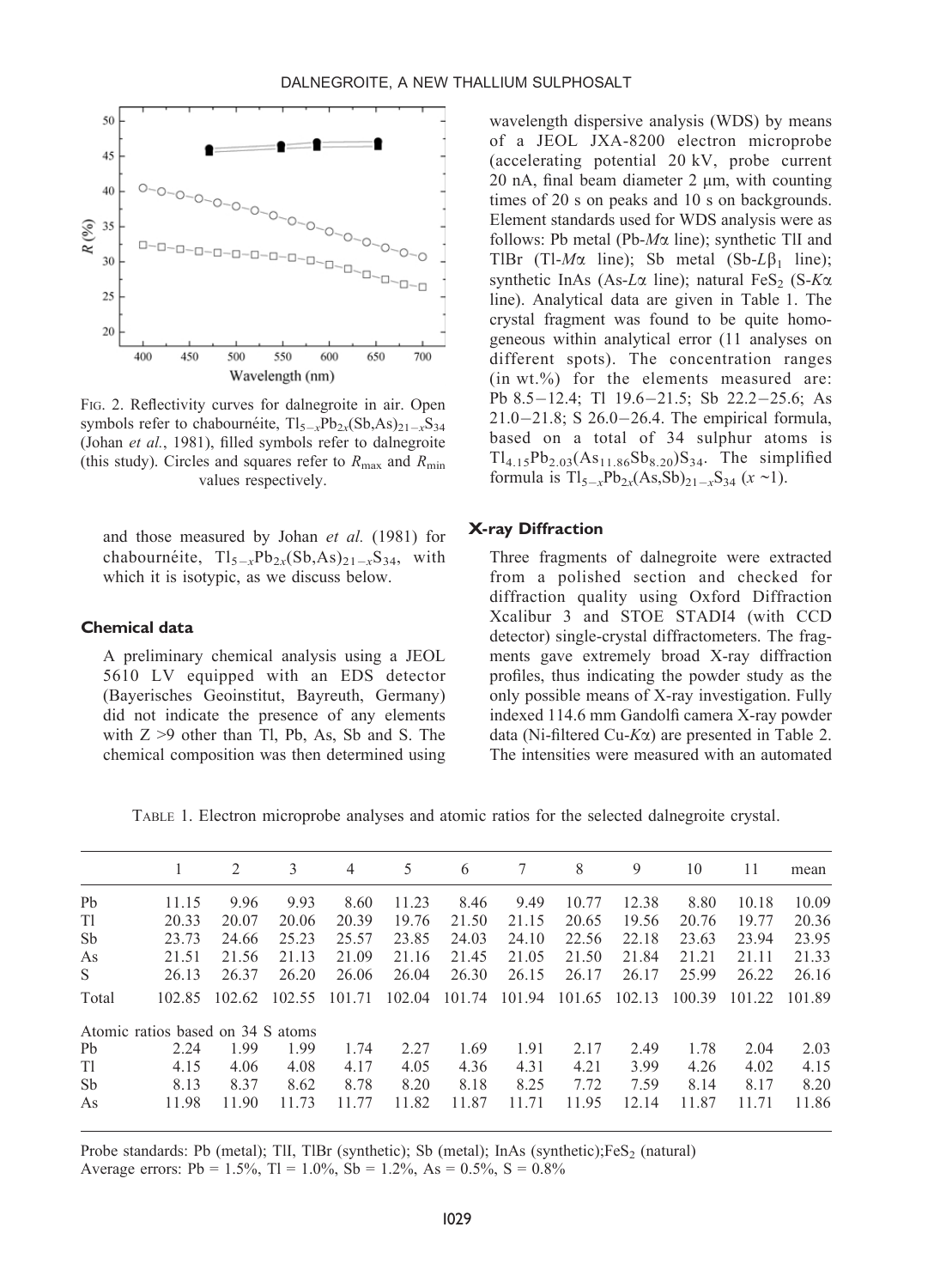densitometer. The unit-cell parameters were derived by means of the program TREOR (Werner et al., 1985) and by comparison with the isotypic chabournéite,  $Tl_{5-x}Pb_{2x}$  $(Sb, As)_{21-x}S_{34}$  (Nagl, 1979; Johan et al., 1981). Dalnegroite is triclinic with refined unit-cell parameters, based on 63 reflections between 7.20 and 1.785 A, of:  $a = 16.217(7)$  A,  $b =$ 42.544(9) Å,  $c = 8.557(4)$  Å,  $\alpha = 95.72(4)$ <sup>o</sup>,  $\beta =$ 90.25(4)<sup>o</sup>,  $\gamma = 96.78(4)$ <sup>o</sup>,  $V = 5832(4)$   $\mathring{A}^3$ ,  $Z = 4$ .

#### Relationship to chabournéite

According to Moëlo *et al.* (2008), the structural formula proposed for chabournéite by Nagl (1979) for a  $b/2$  sub-cell is  $TlgPb_4Sb_{21}As_{19}S_{68}$ . This formula was questioned by Johan et al.

(1981), who proposed the formula  $Tl_{21}(Sb, As)_{91}S_{147}$  for the unit cell of the Pb-free member, but this formula shows clearly a sulphur excess (when normalized to the same number of atoms as in the structural formula obtained by Nagl (1979) that is incompatible with the modular topology of the crystal structure. According to the substitution  $TI^+ + (Sb, As)^{3+} \rightarrow 2^{-} Pb^{2+}$ , demonstrated by Johan et al. (1981), the general simplified formula should be written as  $Tl_{5-x}Pb_{2x}(Sb,As)_{21-x}S_{34}$ . The Pb-free pole (x = 0) corresponds to  $TI_5(Sb, As)_{21}S_{34}$ , while the Pbrich composition studied by Nagl  $(x \sim 1)$  is close to  $Tl_4Pb_2(Sb, As)_{20}S_{34}$ . Hence, dalnegroite is the As-dominant analogue of the chabournéite studied by Nagl (1979) having  $x \sim 1$ . The two minerals have very similar X-ray powder-diffraction

TABLE 2. X-ray powder data for dalnegroite.

| $\overline{I}$ | $d_{(\text{meas.})}$ | $d_{\text{(calc.)}}$ | $\boldsymbol{h}$        | $\boldsymbol{k}$ | l              | $\overline{I}$ | $d_{(\text{meas.})}$ | $d_{\text{(calc.)}}$ | $\boldsymbol{h}$        | $\boldsymbol{k}$        | l                       |
|----------------|----------------------|----------------------|-------------------------|------------------|----------------|----------------|----------------------|----------------------|-------------------------|-------------------------|-------------------------|
| 20             | 7.20                 | 7.2065               | $\overline{1}$          | $\bar{2}$        | $\mathbf{1}$   | 10             | 2.853                | 2.8576               |                         | 8                       | $\overline{2}$          |
| 10             | 6.78                 | 6.7933               | $\bar{2}$               | 4                | $\mathbf{0}$   | 70             | 2.850                | 2.8522               | $\frac{2}{4}$           | $\overline{\mathbf{4}}$ | $\overline{2}$          |
| 35             | 4.67                 | 4.6614               | $\bar{2}$               | 8                | $\mathbf{0}$   | 30             | 2.827                | 2.8265               | $\bar{4}$               | $\bar{4}$               | $\overline{c}$          |
| 25             | 4.27                 | 4.2564               | $\theta$                | $\overline{2}$   | $\overline{2}$ | 20             | 2.813                | 2.8154               | $\overline{4}$          | $\overline{2}$          | $\overline{c}$          |
| 15             | 4.21                 | 4.2031               | $\Omega$                | 10               | $\mathbf{0}$   | 5              | 2.768                | 2.7681               | $\bar{2}$               | 10                      | $\overline{c}$          |
| 5              | 4.10                 | 4.0924               | $\Omega$                | 2                | $\overline{c}$ | 20             | 2.760                | 2.7619               | $\overline{c}$          | $\overline{12}$         | $\overline{2}$          |
| 5              | 4.09                 | 4.0916               | $\Omega$                | $\bar{4}$        | $\overline{c}$ | 25             | 2.735                | 2.7350               | $\overline{4}$          | 6                       | $\overline{2}$          |
| 40             | 4.02                 | 4.0253               | $\overline{4}$          | $\Omega$         | $\mathbf{0}$   | 25             | 2.710                | 2.7093               | $\overline{\mathbf{c}}$ | 14                      | $\overline{0}$          |
| 100            | 3.927                | 3.9226               | $\bar{2}$               | 10               | $\bf{0}$       | 40             | 2.702                | 2.7012               | $\bar{4}$               | $\overline{6}$          | $\overline{2}$          |
| 25             | 3.921                | 3.9182               | $\overline{4}$          | $\overline{4}$   | $\mathbf{0}$   | 20             | 2.618                | 2.6126               | $\overline{\mathbf{c}}$ | 10                      | $\overline{2}$          |
| 5              | 3.813                | 3.8136               | $\mathbf{0}$            | 4                | $\overline{c}$ | 10             | 2.613                | 2.6121               | $\bar{6}$               | 6                       | $\Omega$                |
| 25             | 3.810                | 3.8126               | $\mathbf{0}$            | $\bar{6}$        | $\overline{c}$ | 25             | 2.590                | 2.5900               | $\bar{2}$               | 16                      | $\overline{0}$          |
| 45             | 3.775                | 3.7750               | $\overline{2}$          | $\bar{2}$        | $\overline{2}$ | 45             | 2.579                | 2.5791               | $\bf{0}$                | 14                      | $\overline{2}$          |
| 20             | 3.690                | 3.6935               | $\overline{\mathbf{c}}$ | $\bar{4}$        | $\overline{c}$ | 30             | 2.547                | 2.5448               | 4                       | 6                       | $\overline{2}$          |
| 45             | 3.685                | 3.6850               | $\bar{4}$               | 6                | $\bf{0}$       | 5              | 2.493                | 2.4990               | 4                       | 12                      | $\overline{0}$          |
| 50             | 3.620                | 3.6177               | 4                       | 4                | $\bf{0}$       | 25             | 2.390                | 2.3881               | $\overline{4}$          | 8                       | $\overline{2}$          |
| 25             | 3.600                | 3.6033               | $\bar{2}$               | $\bar{4}$        | $\overline{2}$ | 5              | 2.315                | 2.3153               | $\bar{2}$               | 14                      | $\overline{2}$          |
| 40             | 3.551                | 3.5561               | $\overline{c}$          | 10               | $\mathbf{0}$   | 20             | 2.198                | 2.1968               | 6                       | $\bar{8}$               | $\overline{c}$          |
| 35             | 3.524                | 3.5265               | $\frac{2}{4}$           | 4                | $\overline{2}$ | 15             | 2.194                | 2.1938               | $\overline{2}$          | 16                      | $\overline{c}$          |
| 20             | 3.392                | 3.3967               |                         | $\frac{8}{6}$    | $\mathbf{0}$   | 30             | 2.141                | 2.1410               | $\mathbf{0}$            | 16                      | $\overline{2}$          |
| 25             | 3.379                | 3.3807               | $\overline{2}$          |                  | $\overline{2}$ | 15             | 2.133                | 2.1332               | $\bar{4}$               | 18                      | $\overline{0}$          |
| 30             | 3.363                | 3.3617               | $\bar{2}$               | 12               | $\mathbf{0}$   | 20             | 2.127                | 2.1266               | 6                       | $\overline{10}$         | $\overline{2}$          |
| 25             | 3.287                | 3.2865               | $\bar{2}$               | 6                | $\overline{c}$ | 60             | 2.097                | 2.0964               | $\bf{0}$                | $\overline{2}$          | $\overline{\mathbf{4}}$ |
| 20             | 3.277                | 3.2766               | $\overline{2}$          | $\bar{8}$        | $\overline{c}$ | 10             | 2.050                | 2.0501               | $\bar{6}$               | 10                      | $\overline{2}$          |
| 10             | 3.151                | 3.1553               | $\boldsymbol{0}$        | 8                | $\overline{c}$ | 5              | 2.027                | 2.0266               | $\bar{8}$               | $\overline{2}$          | $\overline{0}$          |
| 50             | 3.124                | 3.1235               | $\bar{2}$               | $\bar{8}$        | $\overline{2}$ | 10             | 2.000                | 2.0001               | $\bar{6}$               | 16                      | $\overline{0}$          |
| 20             | 3.113                | 3.1167               | $\overline{c}$          | 6                | $\overline{2}$ | 15             | 1.998                | 1.9975               | 2                       | $\overline{8}$          | 4                       |
| 5              | 3.097                | 3.0974               | $\overline{4}$          | 10               | $\mathbf{0}$   | 15             | 1.958                | 1.9579               | $\overline{6}$          | 12                      | $\overline{2}$          |
| 30             | 3.084                | 3.0803               | $\overline{2}$          | 12               | $\mathbf{0}$   | 5              | 1.910                | 1.9105               | $\Omega$                | 22                      | $\overline{0}$          |
| 20             | 2.949                | 2.9490               | $\overline{4}$          | $\theta$         | $\overline{2}$ | 15             | 1.893                | 1.8919               | 6                       | 14                      | $\overline{0}$          |
| 60             | 2.929                | 2.9360               | 4                       | $\bar{2}$        | $\overline{2}$ | 5              | 1.785                | 1.7845               | 8                       | $\bar{4}$               | $\overline{2}$          |
| 30             | 2.916                | 2.9145               | 4                       | $\bar{4}$        | $\overline{2}$ |                |                      |                      |                         |                         |                         |

The strongest intensities are reported in bold.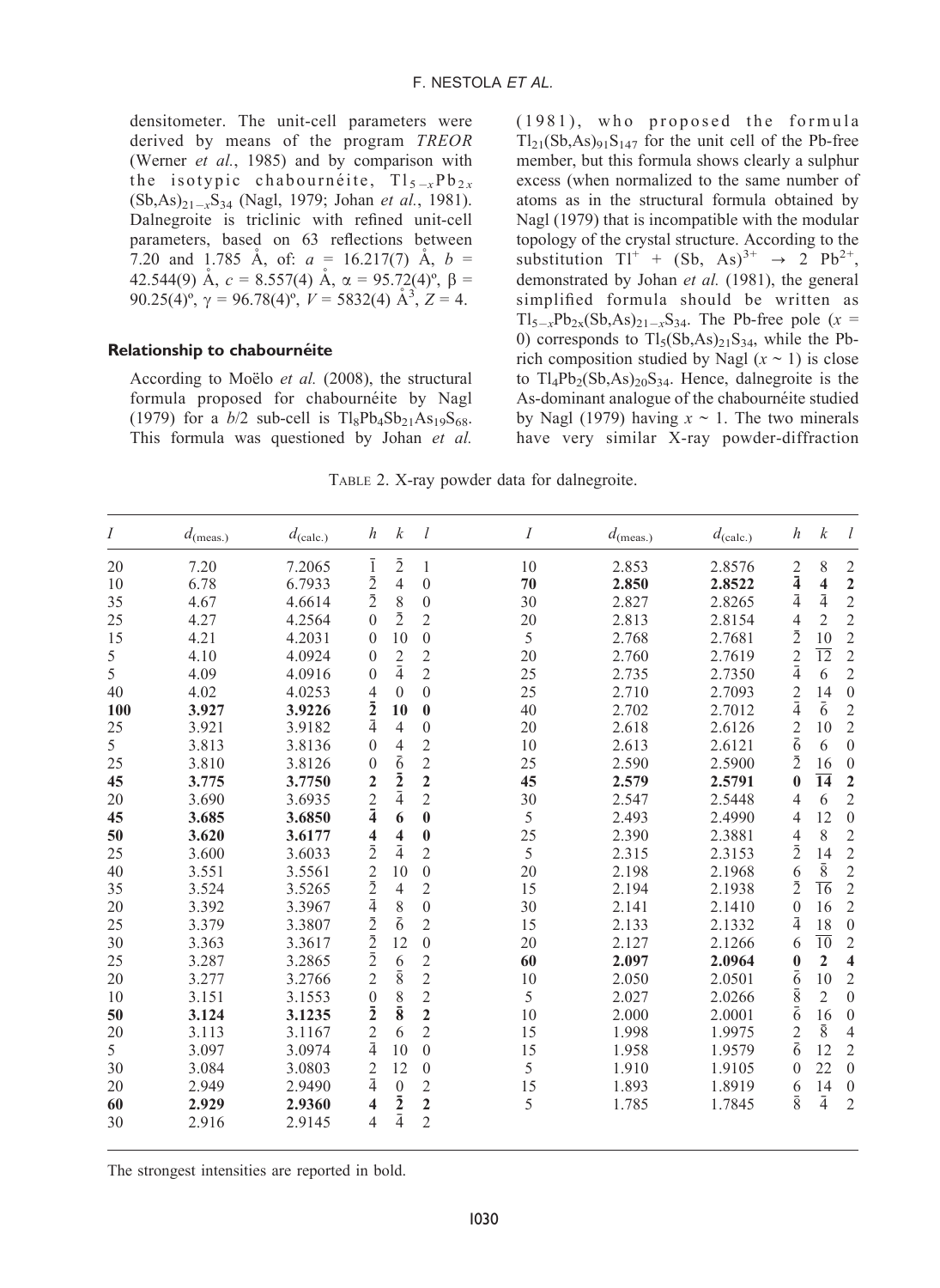#### DALNEGROITE, A NEW THALLIUM SULPHOSALT

|                       | Dalnegroite                                           | Chabournéite                       |
|-----------------------|-------------------------------------------------------|------------------------------------|
| Reference             | This study                                            | (Nagl, 1979; Johan et al., 1981)   |
| Chemical formula      | $Tl_{5-x}Pb_{2x}(As, Sb)_{21-x}S_{34}$ (x ~1)         | $Tl_4Pb_2(Sb, As)_{21}S_{34}$      |
| Unit-cell parameters  | $a = 16.217(\text{Å})$                                | $a = 16.320(\text{Å})$             |
|                       | $b = 42.544(\AA)$                                     | $b = 42.636(A)$                    |
|                       | $c = 8.557(A)$                                        | $c = 8.543(A)$                     |
|                       | $\alpha = 95.72$ <sup>(°)</sup> )                     | $\alpha = 83.98^{\circ}$           |
|                       | $\beta = 90.25$ <sup>(o</sup> )                       | $\beta = 89.06^{\circ}$            |
|                       |                                                       | $\gamma = 83.20(^{\circ})$         |
|                       | $\gamma = 96.78\binom{0}{7}$<br>$V = 5832(4)$ $\AA^3$ | $V = 5870 \text{ Å}^3$             |
| Density (calc.)       | 4.819 g $cm^{-3}$                                     | 4.88 g $cm^{-3}$                   |
| $VHN_{25}$            | 69-101 Kg mm <sup>-2</sup>                            | $78 - 124$ Kg mm <sup>-2</sup>     |
| Strongest diffraction | 3.927, 2.850, 2.929, 2.097, 3.620,                    | 3.573, 2.135, 2.808, 3.928, 3.358, |
| lines $(A)$           | 3.124, 2.775, 3.685                                   | 2.853, 2.709                       |
|                       |                                                       |                                    |

TABLE 3. Comparison between dalnegroite and chabournéite.

patterns and, consequently, very similar unit-cell parameters (Table 3). The  $a$  and  $b$  parameters of dalnegroite are slightly shorter than those of chabournéite (Nagl, 1979) owing to the smaller size of As relative to Sb.

One of the difficulties encountered during a description of a complex metallic mineral for which a complete crystal-structure characterization is not possible because of small crystal size, complex twinning and/or intergrowths, is the valence state of the elements. On the basis of the analysed formula  $Tl_{5-x}Pb_{2x}(As,Sb)_{21-x}S_{34}$  for dalnegroite, the formal charge balance is assumed by considering the normal valence states of the elements:  $TI^+$ ,  $Pb^{2+}$ ,  $As^{3+}$ ,  $Sb^{3+}$  and  $S^{2-}$ . Furthermore, it should be pointed out that dalnegroite could be also described by a triclinic unit cell with  $b' = b/2 = 21.272$  Å, as all the measured reflections have  $k = 2n$ . Moreover, the a and c values of dalnegroite depend only on the presence of one reflection (i.e.  $hkl$ :  $\overline{1}\overline{2}1$ ). A recent single-crystal X-ray diffraction study of chabournéite (Bonaccorsi, pers. comm.) indicates that its a and c parameters are halved and that the structure is centrosymmetric (i.e.  $P\bar{1}$ ). As a full structural study of dalnegroite remains to be carried out, discussion of charge balance, degree of metallic bonding, unit-cell type and possible structural models must await the availability of better crystals.

#### Acknowledgements

The authors wish to thank Anke Potzel and Detlef Krauße from Bayerisches Geoinstitut (Bayreuth,

Germany) for access to the WDS electron microprobe facility and Luca De Battisti for providing the sample. The manuscript took advantage from the revision of Anna Garavelli and Yves Moëlo. Financial support was provided by P.R.I.N 2006047943.

#### **References**

- Burri, G., Graeser, S., Marumo, F. and Nowacki, W. (1965) Imhofit, ein neues thallium-arsensulfosalzaus dem Lengenbach (Binnatal, Kt. Wallis). Chimia, 19,  $499 - 500$ .
- Graeser, S. and Edenharter, A. (1997) Jentschite  $(TIPbAs<sub>2</sub>SbS<sub>6</sub>)$ ; a new sulphosalt mineral from Lengenbach, Binntal (Switzerland). Mineralogical  $Magazine, 61, 131-137.$
- Graeser, S. and Schwander, H. (1992) Edenharterite  $(TIPbAs<sub>3</sub>S<sub>6</sub>)$ : a new mineral from Lengenbach, Binntal (Switzerland). European Journal of Mineralogy, 4, 1265-1270.
- Graeser, S., Berlepsch, P., Makovicky, E. and Balić- $\text{Žunić}, \text{T. (2001)}$  Sicherite, TlAg<sub>2</sub>(As,Sb)<sub>3</sub>S<sub>6</sub>, a new sulfosalt mineral from Lengenbach (Binntal, Switzerland): description and structure determination. American Mineralogist,  $86$ , 1087-1093.
- Graeser, S., Topa, D., Balić-Žunić, T. and Makovicky, E. (2006) Gabrielite,  $Tl_2AgCu_2As_3S_7$ , a new species of thallium sulfosalt from Lengenbach, Binntal, Switzerland. The Canadian Mineralogist, 44,  $135 - 140.$
- Graeser, S., Cannon, R., Drechser, E., Raber, T. and Roth, P. (2008) Faszination Lengenbach abbau -  $Forschung$  - Mineralien 1958-2008. Kristallographik Verlag, Achberg, 192 pp.
- Hofmann, B.A. and Knill, M.D. (1996) Geochemistry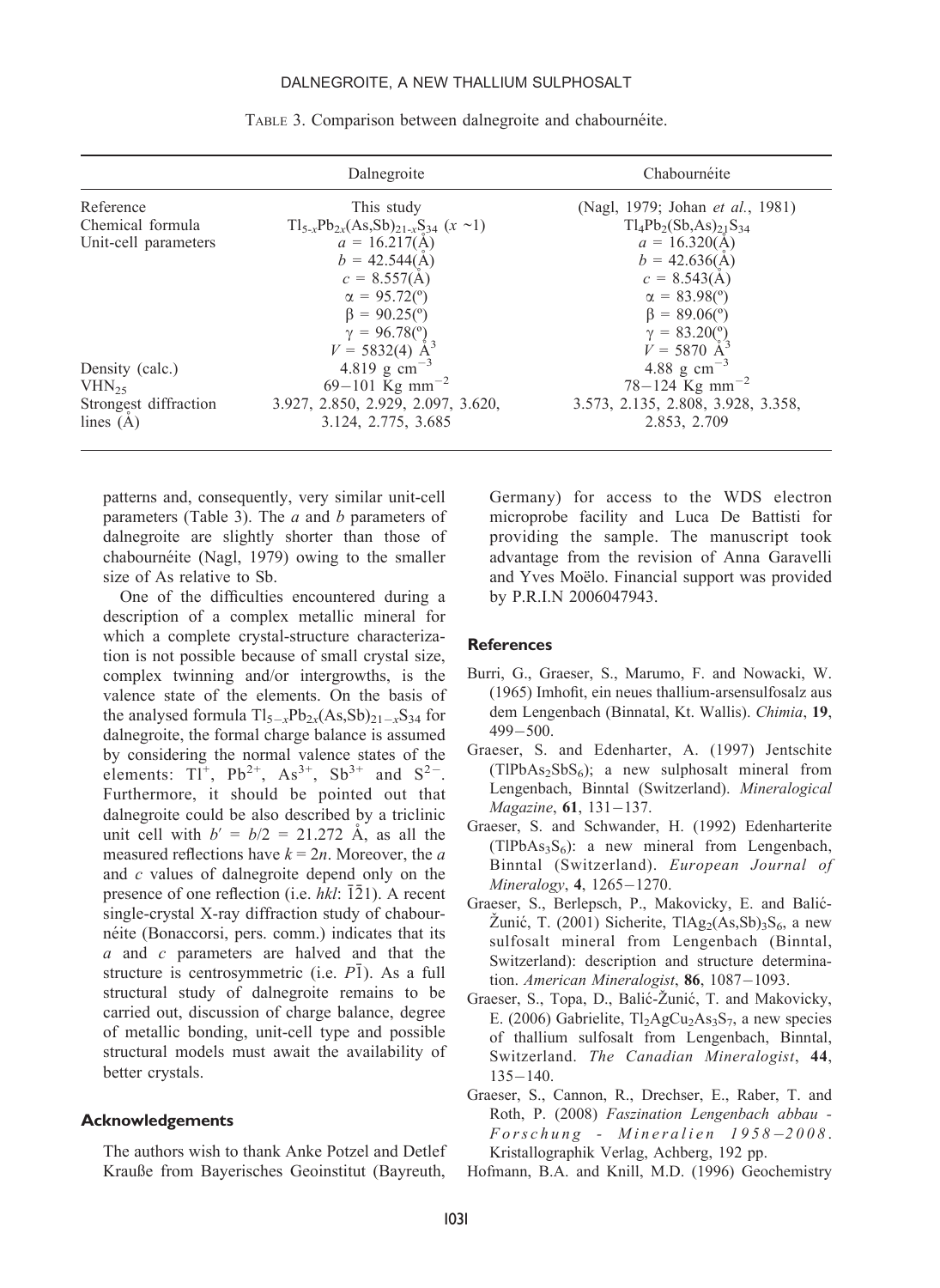and genesis of the Lengenbach Pb-Zn-As-Tl-Bamineralisation, Binn Valley, Switzerland. Mineralium Deposita, 31, 319-339.

- Johan, Z., Mantienne, J. and Picot, P. (1981) La chabournéite, un nouveau minéral thallifère. Bulletin de Minéralogie,  $104$ ,  $10-15$ .
- Knill, M. (1996) The Pb-Zn-As-Tl-Ba-deposit at Lengenbach, Binn Valley, Switzerland. Beiträge zur Geologie der Schweiz, Geotechnische Serie 90; Hrsg.: Schweizerische Geotechnische Kommission, 74 pp.
- Moëlo, Y., Makovicky, E., Mozgova, N.N., Jambor, J.L., Cook, N., Pring, A., Paar, W., Nickel, E.H., Graeser, S., Karup-Møller, S., Balić-Žunić, T.,

Mumme, W.G., Vurro, F., Topa, D., Bindi, L., Bente, K. and Shimizu, M. (2008) Sulfosalt systematics: a review. Report of the sulfosalt subcommittee of the IMA Commission on Ore Mineralogy. European Journal of Mineralogy, 20,  $7 - 46.$ 

- Nagl, A. (1979) The crystal structure of a thallium sulfosalt,  $Tl_8Pb_4Sb_{21}As_{19}S_{68}$ . Zeitschrift für Kristallographie,  $150, 85-106$ .
- Werner, P.E., Eriksson, L. and Westdahl, M. (1985) TREOR, a semi-exhaustive trial-and-error powder indexing program for all symmetries. Journal of Applied Crystallography, 18, 367-370.